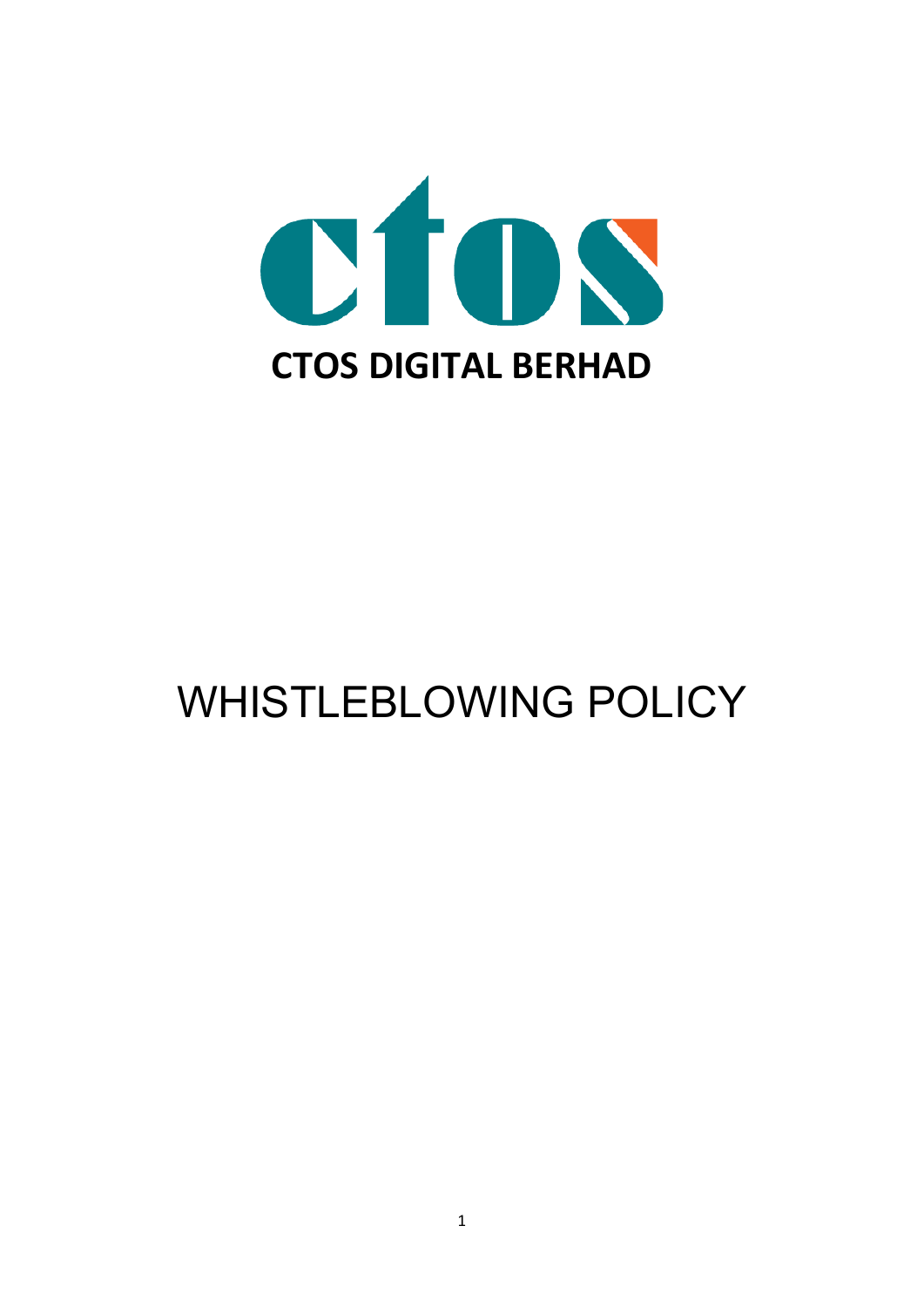### **1. Objectives**

- CTOS is committed to promote and maintain high standards of transparency, accountability and ethics as well as good corporate governance practices in the workplace.
- Recognizing the above-mentioned values, CTOS provides an avenue for its employees and members of the public to disclose any improper conduct within CTOS.
- Whistleblowing is an act of voluntary disclosure/reporting to the Management / Directors of CTOS for further action against any improper conduct committed or about to be committed by Personnel of CTOS , in accordance with the procedures provided in this policy, whilst providing protection against reprisals and/or protecting the identity of employees and members of public who report such allegations.
- Whistleblower Policy is implemented to:
	- 1. Provide an avenue for all employees and members of the public to disclose any improper conduct or any action that is or could be harmful to CTOS and/or compromise the interest of stakeholders
	- 2. Provide proper internal reporting channel to make a disclosure to disclose any improper or unlawful conduct in accordance with the procedures as provided for under this policy
	- 3. Address a disclosure in an appropriate and timely manner
	- 4. Provide protection for the whistleblower from reprisal as a direct consequence of making a disclosure and to safeguard such person's confidentiality
	- 5. Treat both the whistleblower and the alleged wrongdoer in accordance with CTOS Groups' policies and applicable law.

### **2. Scope**

The Policy applies to the Company and its Group of companies. All employees (whether permanent, contract, part-time or casual), Directors, Shareholders, Consultants, Vendors, Contractors, external agencies or any parties with a business relationship with the Company or its Group are strongly encouraged to report genuine concerns in relation to improper conduct in the workplace.

## **3. Improper Conduct**

The following is a non-exhaustive list of examples of improper conduct covered under the scope of this Policy.

- 1. Conduct which constitutes a criminal offense under the law
- 2. Incidents of fraud, corruption or bribery
- 3. Breach of the Company's policies, practices, procedures or other rules of conduct.
- 4. Reckless or negligent handling of CTOS' resources or intended destruction of CTOS' property
- 5. Conduct which may cause loss to CTOS, or otherwise be detrimental to the interest of shareholders, clients and public
- 6. Improprieties in matters of financial reporting
- 7. Failure to comply with CTOS' contractual obligations
- 8. Action which creates risk to the health and safety of any individual
- 9. Any attempt to conceal or suppress information relating to the above.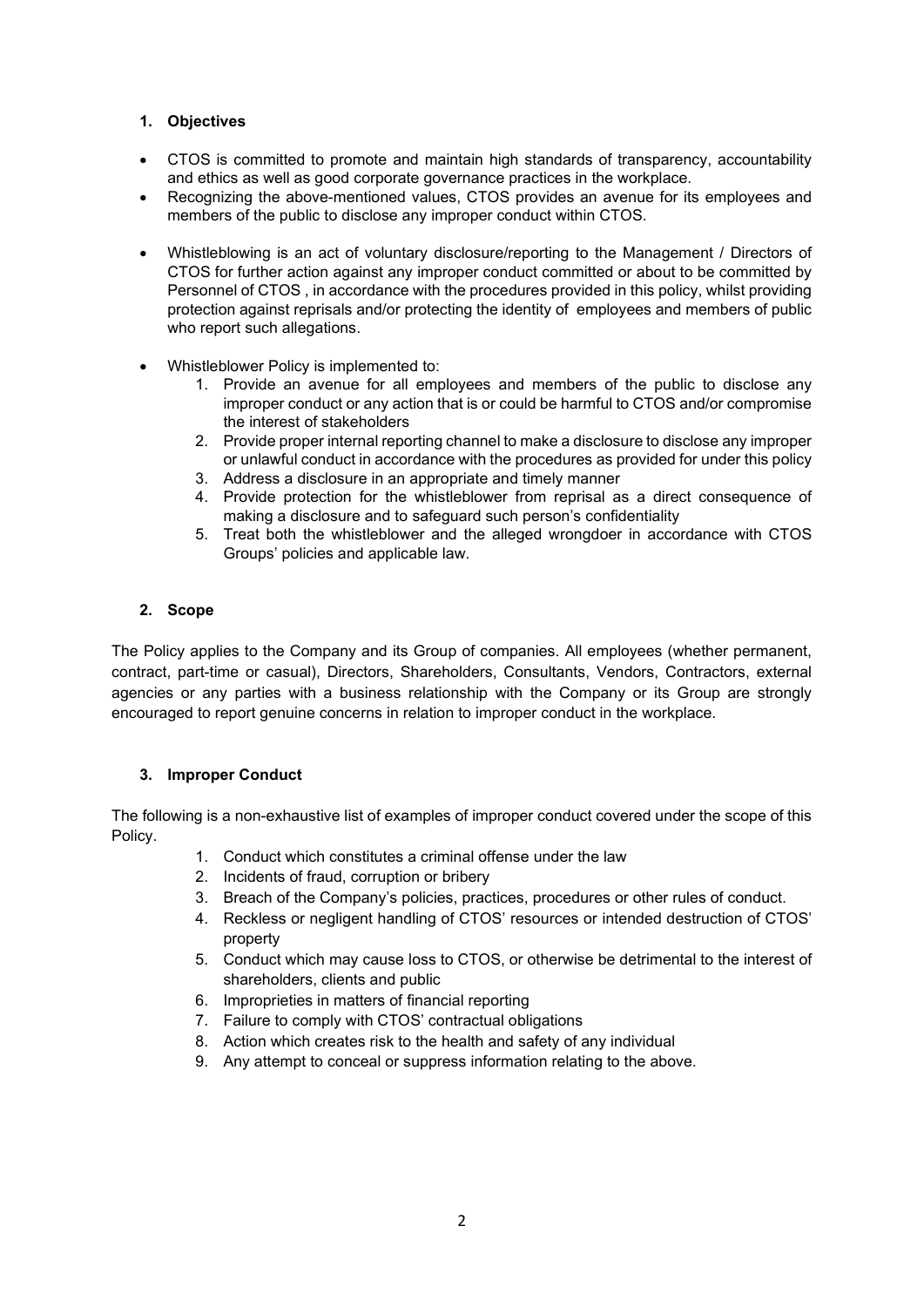## **4. Making Disclosure**

- In order for the Whistleblower to be protected under the policy; the Whistleblower must disclose his/her name, NRIC number and contact details.
- The Whistleblower is required to identify himself / herself and provide contact information in his / her report. This will facilitate the investigator to obtain further information, if required and communicate on results of investigation to the Whistleblower.
- The disclosure must have at least the details of person(s) involved, nature of allegation, when and where the incident took place as well as supporting evidence, if any.
- Disclosure shall be submitted via email to [whistleblower@ctosdigital.com](mailto:whistleblower@ctosdigital.com)
- All disclosures made under this Policy will be dealt with in strict confidentiality. Disclosures received under anonymity will not be entertained to prevent invalid malicious reporting, poison letters, exploitation and victimization.

### **5. Required Evidence**

- The Whistleblower should be able to provide the disclosure in writing, information regarding the type of activity or conduct, identity of the person(s) suspected as being involved, when it occurred and who was affected.
- The Whistleblower must have first-hand knowledge or information of the facts, i.e. information obtained from third party or 'hearsay' will not be entertained. However, the Whistleblower should not be discouraged from making a report simply because they are unsure whether there is sufficient evidence to support their allegations.

#### **6. Procedures, Investigation and Follow Up**

- All complaints / disclosures should be addressed to Whistleblowing Committee for further action.
- The Whistleblower Committee shall comprise of the following members of Board of Directors:
	- 1. Nirmala a/p Doraisamy, Company Director
	- 2. Datuk Noorazman Bin Abd Aziz, Company Director
	- 3. Su Puay Leng, Company Director
- The Committee shall have the authority to:
	- 1. determine the legitimacy of the disclosure;
	- 2. direct further action; and
	- 3. determine who should conduct the investigation
- If any of the Committee members is suspected of being involved in the improper conduct, he / she will automatically abstain from attending the meeting.
- The assigned investigator is tasked to investigate, he / she must take all reasonable steps to ensure that investigations regarding the disclosure are fair and unbiased.
- The assigned investigator will keep detailed records of all evidence gathered, interviews, conducted and all records received which affect the outcome of the investigation.
- Upon conclusion of the investigation, the assigned investigator will present the outcome of the investigation to the Whistleblowing Committee, containing the following information:
	- 1. The Allegation
	- 2. An account of all relevant information received and, if the Investigator has rejected evidence, the reasons as to why this opinion was formed
	- 3. The conclusions reached and the basis for them
	- 4. Any recommendations arising from the conclusions